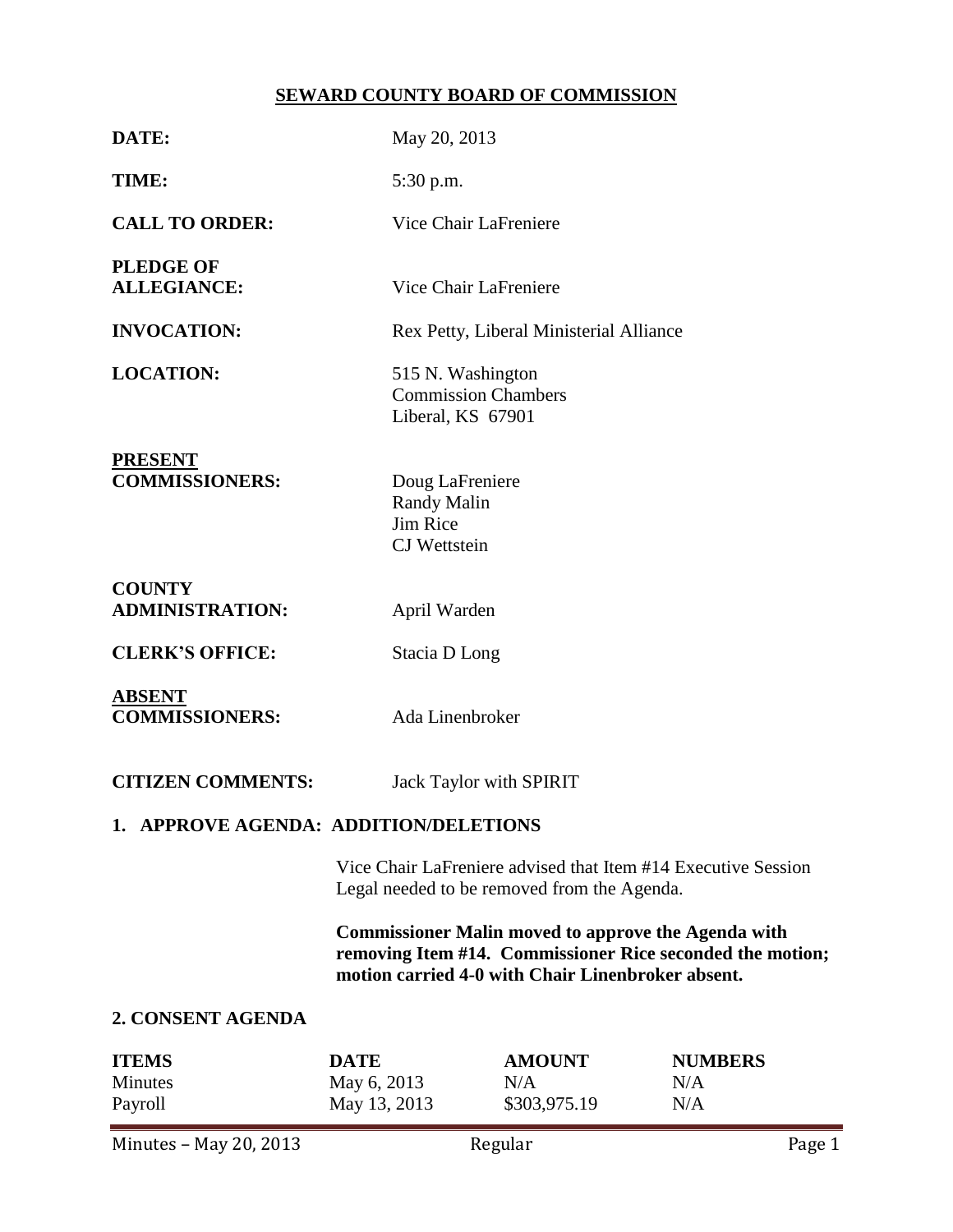| Payroll(Sage/OK)        | May 13, 2013 | \$18,285.58  | N/A              |
|-------------------------|--------------|--------------|------------------|
| Vouchers                | May 20, 2013 | \$418,165.26 | 149860-150189    |
| Abates                  | <b>NONE</b>  |              |                  |
| Escapes                 | <b>NONE</b>  |              |                  |
| <b>Crossing Permits</b> | May 20, 2013 | N/A          | 13-07, 08 $&$ 09 |

## **REQUISITIONS**

| <b>DEPARTMENT</b> | <b>ITEM</b>    | <b>VENDOR</b>      | <b>AMOUNT</b> | <b>LINE ITEM</b> |
|-------------------|----------------|--------------------|---------------|------------------|
| Co Technology     | Power Supply   | Manatron           | \$1,137.13    | 3-100-31166-250  |
| Co Technology     | Lap Top Comp   | Paragon            | \$1,821.00    | 3-100-31166-250  |
| <b>JIAS EQ</b>    | Lateral File 5 | Southern Office    | \$1,001.00    | 3-376-31302-284  |
|                   | drawer         |                    |               |                  |
| R&B Cap Outlay    | 30 Gal Air     | Northern Tool $\&$ | \$1,999.99    | 3-205-35110-487  |
|                   | Compressor     | Equipment          |               |                  |
| <b>Rural Fire</b> | Hurst          | <b>MES</b>         | \$2,530.00    | 3-550-32410-279  |
| <b>Bequest</b>    | Streamline     |                    |               |                  |
|                   | Connector      |                    |               |                  |

**Commissioner Rice moved to approve the Consent Agenda. Commissioner Malin seconded the motion; motion carried 4-0 with Chair Linenbroker absent.**

## **3. NEW EMPLOYEES**

There were no new employees present.

# **4. TREE REMOVAL BY R&B**

Trees in County Right-of-ways

Daryl Long expressed that he feels trees are being destroyed out in the County. He said especially out on Blue Bell Road, Trees were cut down last week and there was no notice to the Landowner. Mr. Long did acknowledge that the trees were in fact in the County right-of-way, but he felt that they were destroyed and should not have been. He requested that the Commission consider forming a "Tree Committee" with the Road & Bridge Department.

Tony Herrman, Road & Bridge Supervisor presented pictures to the Commission showing the area he felt Mr. Long was addressing.

The Commissioners will keep the request under advisement.

No action was taken on this item.

# **5. HWY 54 PROPOSED FOUR LANES KDOT**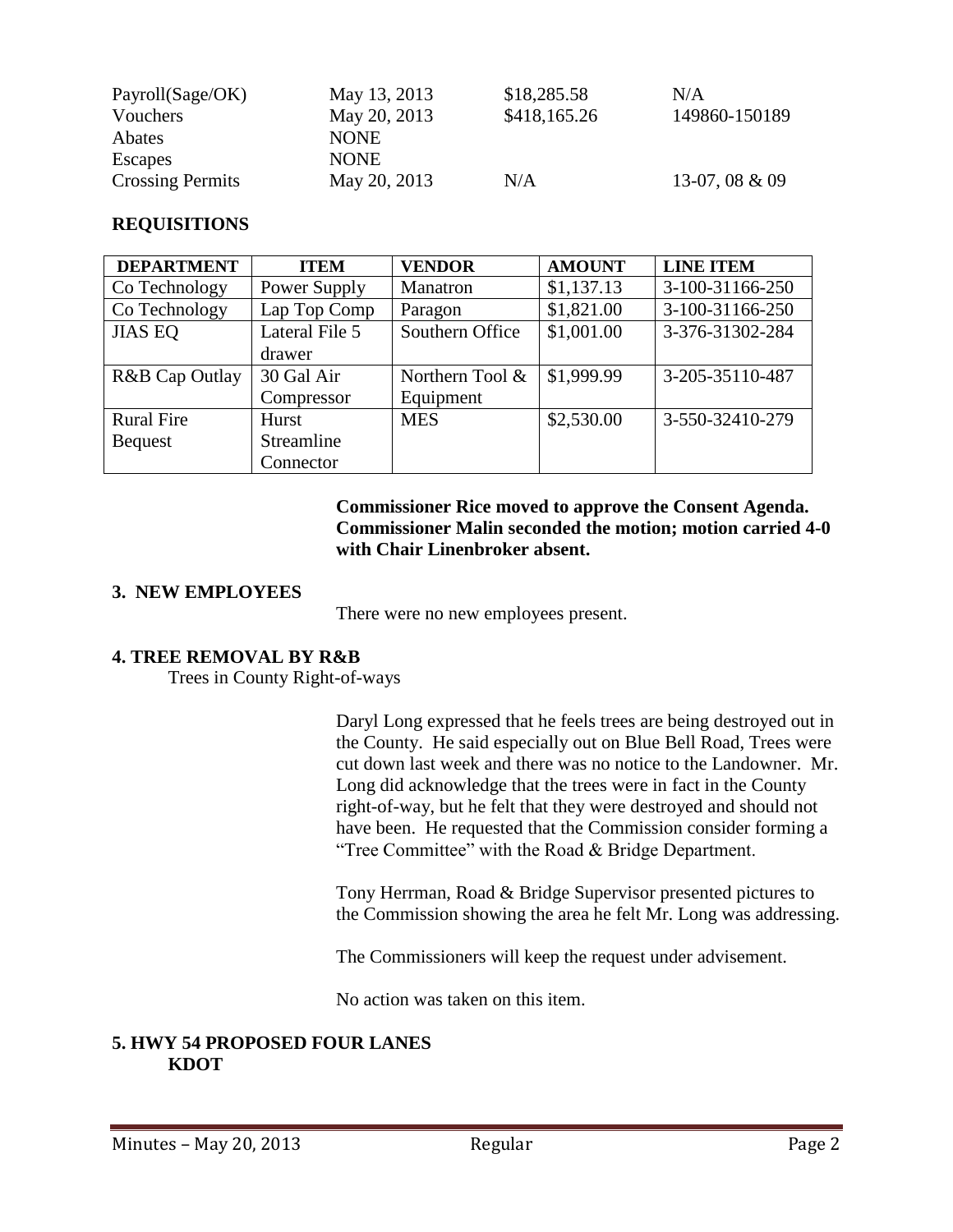Tony Herrman, Road & Bridge Supervisor advised that he wanted to make sure the Commissioners were aware of the "preferred concept" being proposed by KDOT, for the 4 lane expansion of US 54 in Seward County. He reminded the Commissioners of public meetings scheduled for May  $22<sup>nd</sup>$  and  $23<sup>rd</sup>$ . Herrman went over maps provided and wanted to make sure the Commissioners were aware of what was being proposed, in the event they were questioned by the public.

No action was taken on this item.

# **6. CARPET BIDS Ag Building and Event Center**

As published in the High Plains Daily Leader on April 28, 2013 and May 4, 2013, at noon on Thursday, May  $16<sup>th</sup>$ , bids for the replacement of carpet in the Event Center offices, hallways, three meeting rooms and two meeting rooms in the Ag Building were opened in the County Clerk's Office. Scantlin's Furniture & Carpet, Inc was the only bidder, bidding two separate bids. One in the amount of \$28,000.00 and one in the amount of \$32,205.00.

**Commissioner Rice moved to refuse the bid and put off the project for another year. Commissioner Malin seconded the motion; motion carried 4-0 with Chair Linenbroker absent.**

# **7. PLANNING & ZONING DISCUSSION**

Vice Chair LaFreniere advised that the Planning & Zoning Board is looking at possibly making some changes to the Zoning Rules which will create a zoning district to allow lot owners the ability to build outbuildings without first having a home on the lot. There are 25 lots and to date, three variances have been issued.

LaFreniere wanted to visit with the Commissioners in an effort to see what the feelings were before the P&Z Board spends a lot of time and money on this issue.

Dan Diepenbrock, Legal Counsel recommended that a call be made to Dave Yearout for direction as he is the one who assisted us in creating and adopting our regulations.

After discussion participated in by all, the consensus was to ask members of the P&Z Board to attend the next meeting to discuss this further.

# **8. EXTENSION OFFICE SPACE**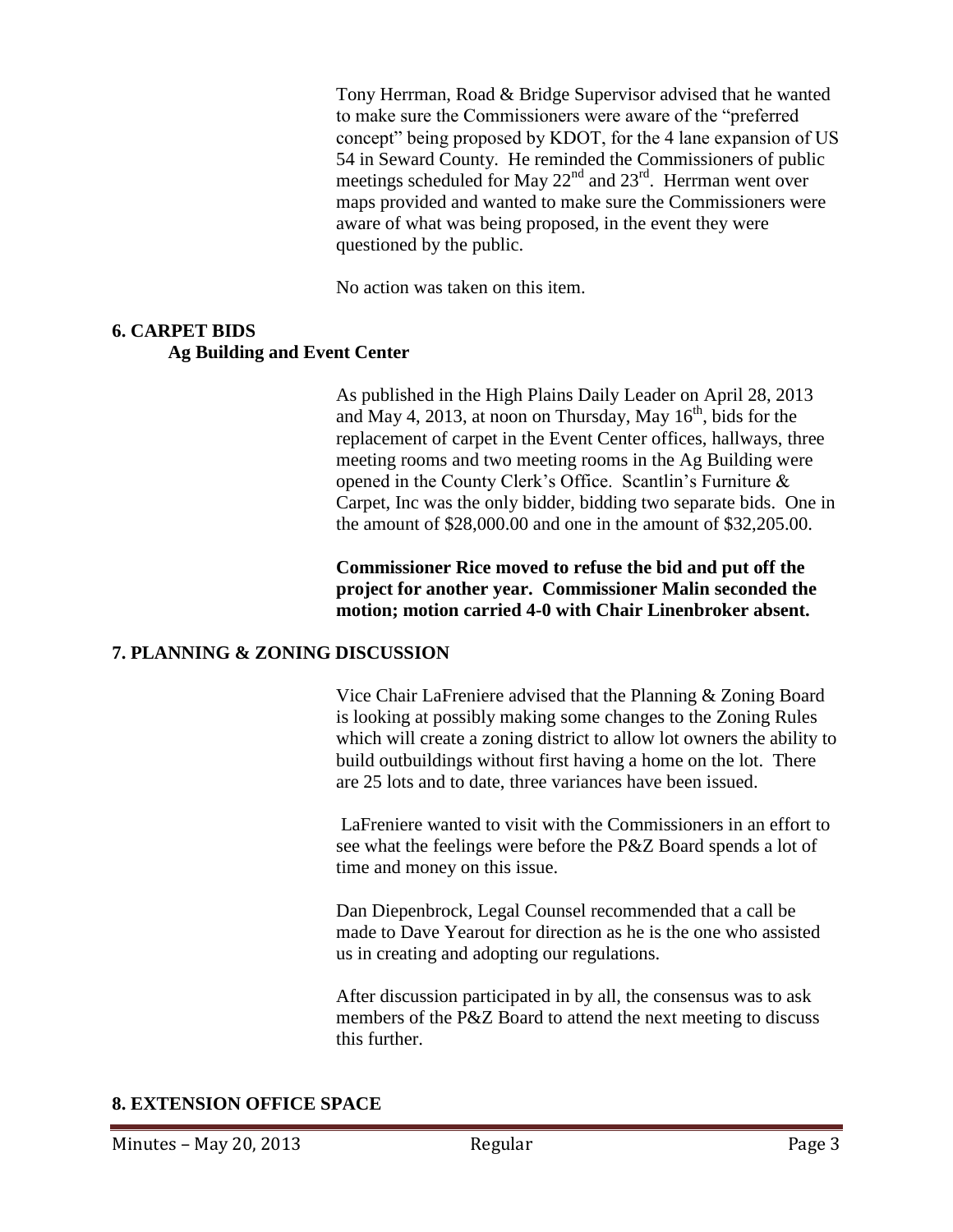Commissioner Rice advised the Commission that finishing the room for the Extension office has proven to be a bigger job than originally thought.

- Heating & Air Ducts will have to be completed
- Fire Sprinkler heads will need to be turned downwards
- Mud & Texturing of Walls
- Painting of walls
- Running of Electricity and 4-way box outlets every 10 feet
- Put in suspended ceiling with grid
- Purchas of carpet & laying of carpet
- Construction of wall to cover duct work and piping
- Construction of 3 storage closets

He pointed out that during the 2013 budget planning session money was set aside for youth programs in our community.

After discussion, the decision was made to go ahead and take the project out to bid so that more accurate numbers could be obtained.

**Commissioner Rice moved to put the project out to bid to see where prices are and to bid the Electrical portion separately. Commissioner Malin seconded the motion; motion carried 4-0 with Chair Linenbroker absent.**

#### **9. COURTHOUSE ROOF Vault Area**

Jeff Cox, Cox Construction advised that he worked with Mr. White with White's Roofing and Southwest Glass and Door to see about a Solution to the problem regarding the roof and windows over the vault area at the Courthouse.

Different options were discussed and the decision to bid the window project was made.

**Commissioner Rice moved to let the window project out to bid as soon as possible and to work up specs for bidders. Commissioner Malin seconded the motion; motion carried 4-0 with Chair Linenbroker absent.**

The following bids were obtained in January for the Courthouse Vault roof.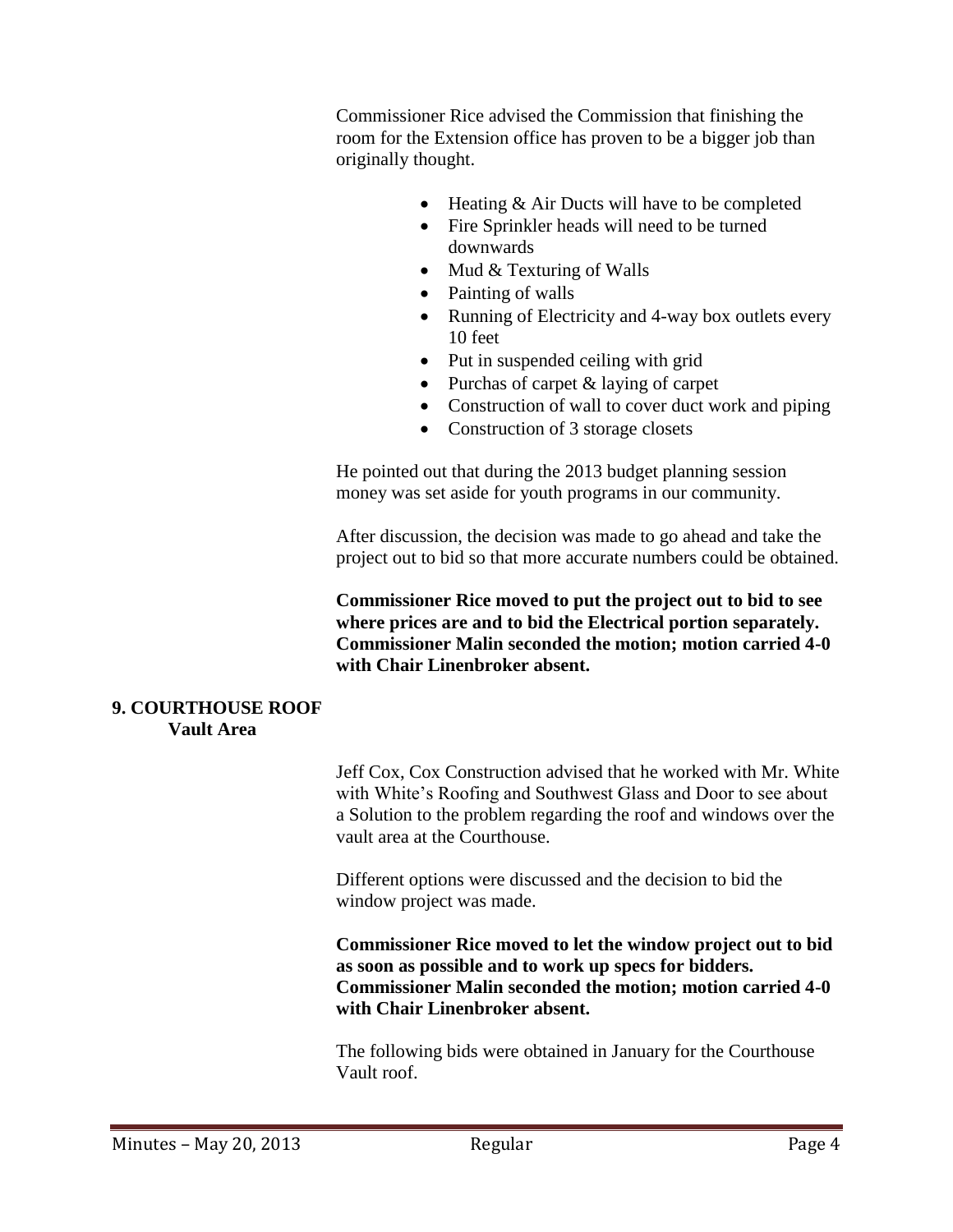| $\bullet$ | White's Roofing     | \$16,467.00 |
|-----------|---------------------|-------------|
| $\bullet$ | Roofmasters Roofing | \$19,063.00 |
| $\bullet$ | Wray Roofing Inc.   | \$23,825.00 |

**Commissioner Rice moved to accept the bid from White's Roofing in the amount of \$16,467.00 with funds to come from the CIP County Building Fund. Mr. White is to be instructed to refrain from starting the project until the windows project has been bid and decided. Commissioner Malin seconded the motion; motion carried 4-0 with Chair Linenbroker absent.**

#### **10. RODEO ARENA DISCUSSION**

**Commissioner Wettstein moved to allow individuals (public) to utilize the rodeo arena ground at no cost as long as they meet the following criteria:**

- **1. There will be no charge for the event and no prizes given out.**
- **2. It will be a daytime usage and no electricity will be used for the event.**
- **3. Person or persons using the arena will sign a release of liability for Seward County.**

**Seward County will do the following:**

- **1. Put up signs (as many as deemed necessary) from the Kansas Horse Council, which are signs under K.S.A. 60- 4001 through 60-4004.**
- **2. If the arena needs to be worked up for the event, maintenance personal will work the arena up for a charge not to exceed \$50.00.**
- **3. There will be no charge for any 4-H sponsored event and they can use it whenever they want to, as long as it abides by the light and noise law.**

**Commissioner Rice seconded the motion; motion carried 4-0 with Chair Linenbroker absent.**

## **11. SWGC RECOMMENDATION**

**Commissioner Malin moved to recommend Carmen Gnizak to fill the open vacancy on the Southwest Guidance Center Board to expire May 1, 2015. Commissioner Wettstein seconded the motion; motion carried 4-0 with Chair Linenbroker absent.**

## **12. FAIR BOARD APPOINTMENT**